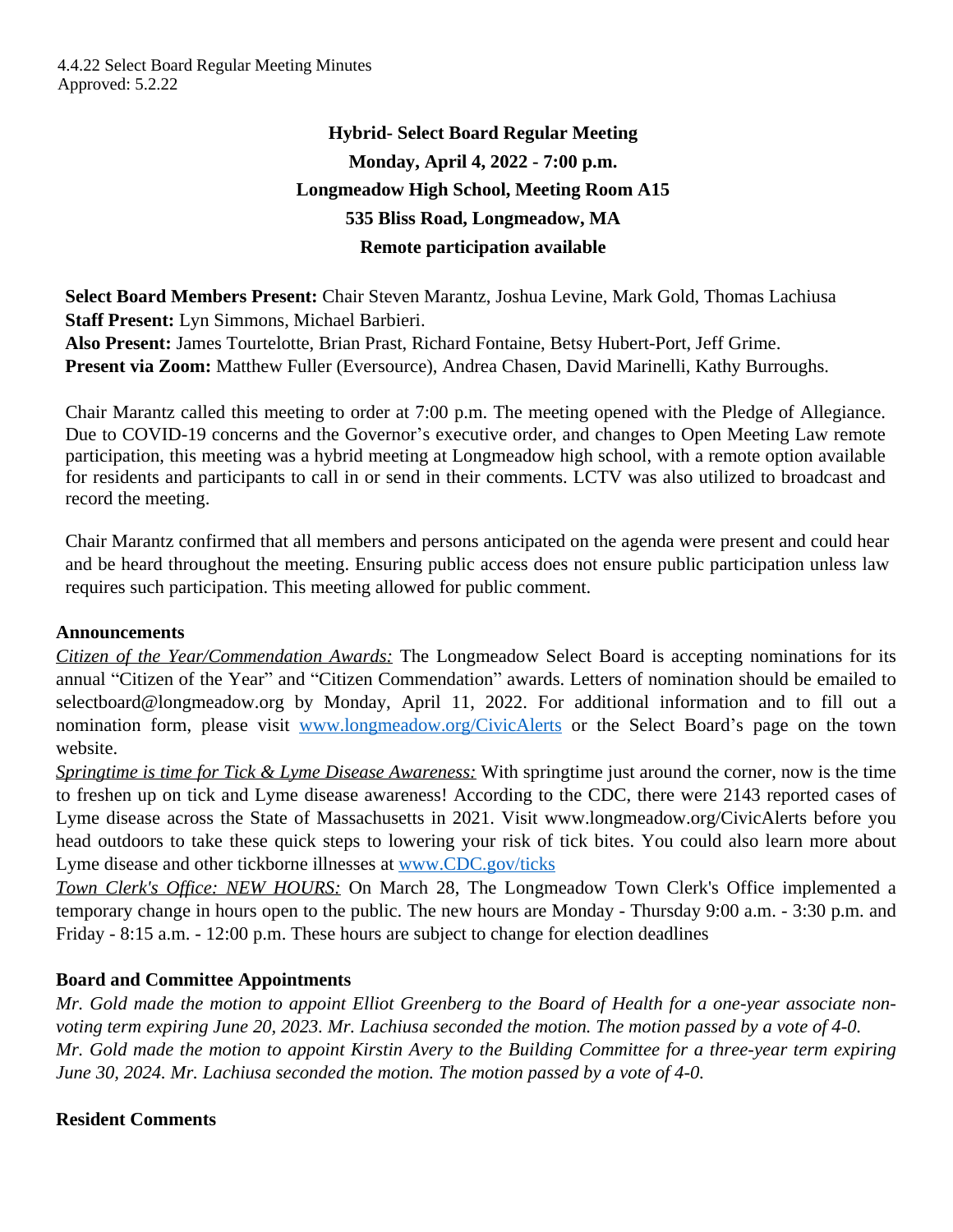James Tourtelotte, of 64 Prynwood Road, was present to speak during the resident comment section of the meeting. Mr. Tourtelotte stated that State law requires emissions in Massachusetts be reduced by 50% below 1990 levels by the end of the decade, and effectively eliminated by 2050. According to Mr. Tourtelotte, utilities did spend 500 million dollars in 2020 replacing gas pipelines. Mr. Tourtelotte suggested that we would not want to be a part of this by approving the building of the unnecessary backup for an existing and quite adequate pipeline. The pipeline would involve digging up roads through the heart of Longmeadow and Springfield during a two-year period, Mr. Tourtelotte stated according to Eversource. Eversource has not responded to the Select Board's public requests, neither for a cost benefit analysis or a needs analysis for this project, Mr. Tourtelotte went on to say. Mr. Tourtelotte commented that the state allows Eversource a ten percent profit on this proposed 40 million dollar project. Mr. Tourtelotte stated that gas companies have made more profit on their construction projects than they do on selling consumers gas. Mr. Tourtelotte is hopeful that the Select Board and the Town as a whole continue to be vigilant concerning this possible project.

Andrea Chasen, of 236 Crestview Circle, was present via zoom to speak during the resident comment section of the meeting. Andrea Chasen spoke about Earth Day, and what the group has found in the process of preparing for the clean-up event. Ms. Chasen sent along some images to be shared as correspondence for her comments. The Earth Day clean-up event will occur on April 10, 2022 and Ms. Chasen announced that there are 23 sites in Longmeadow that have been identified as areas that need to be cleaned. There are roughly 200 volunteers who will be assigned throughout the sites, according to Ms. Chasen. Ms. Chasen went on to present photos of trash examples / illegal dumping on conservation land near the river. (To view the photos, please click [here](https://www.youtube.com/watch?v=v-zA6TY1OxY) (11:00) mark of video). Ms. Chasen stated that this area is both too cumbersome and hazardous for the Earth Day volunteers to attempt to clean. Ms. Chasen also noted that there is an area in Turner Park where a similar situation is occurring. Ms. Chasen will be coming back to the Select Board and Town Manager with some recommendations and some hope for ideas on how to clean-up, protect, and monitor this conservation property. Ms. Chasen then stated that we need to make this a beautiful walkable area that is continually accessible to residents and to visitors.

# **Select Board Comments**

Mr. Gold commented that at a meeting in early March, the Select Board authorized the pursuit of recovery of funds lost by the Hampden County Regional Retirement Board. Mr. Gold stated that he has discussed with the Town Manager and Town Attorney and wanted to report to the board that the process is moving along. Mr. Gold also attended a recent meeting of the Pioneer Valley Transit Authority (PVTA), and stated that there was a request from the City of Springfield of free bus transportation that has yet to be determined. Mr. Gold indicated that a balanced budget was set for next year, and Town assessments are essentially, what they have been in the past. Mr. Gold also attended a meeting of the PVPC Metropolitan Planning Organization. Mr. Gold stated that there was a significant review of the federal funding in the approved 1.4 trillion dollar budget passed for roads and bridges. Mr. Gold was reluctant to report that none of that money is coming to the towns in terms of additional Chapter 90 money, as was previously thought. Most of the allocation will go to the state for major projects for the Department of Transportation (DOT). Lastly, Mr. Gold stated that he attended a meeting of the Scantic Valley Regional Health Trust. Mr. Gold reported that the finances of the SVRHT are turning around in terms of their reimbursement based on actual claims organization. As of February, their finances seem to be normalizing a bit and they feel comfortable with the amount of money they have limited on the increase in raises for the next coming fiscal years.

Mr. Lachiusa commented that he was saddened to hear that a Police Officer killed a Pittsfield man with mental health difficulties. Mr. Lachiusa stated that the call center has limited access to mental health support and in times of a crisis, having a team available is important. Mr. Lachiusa believes that it would be beneficial to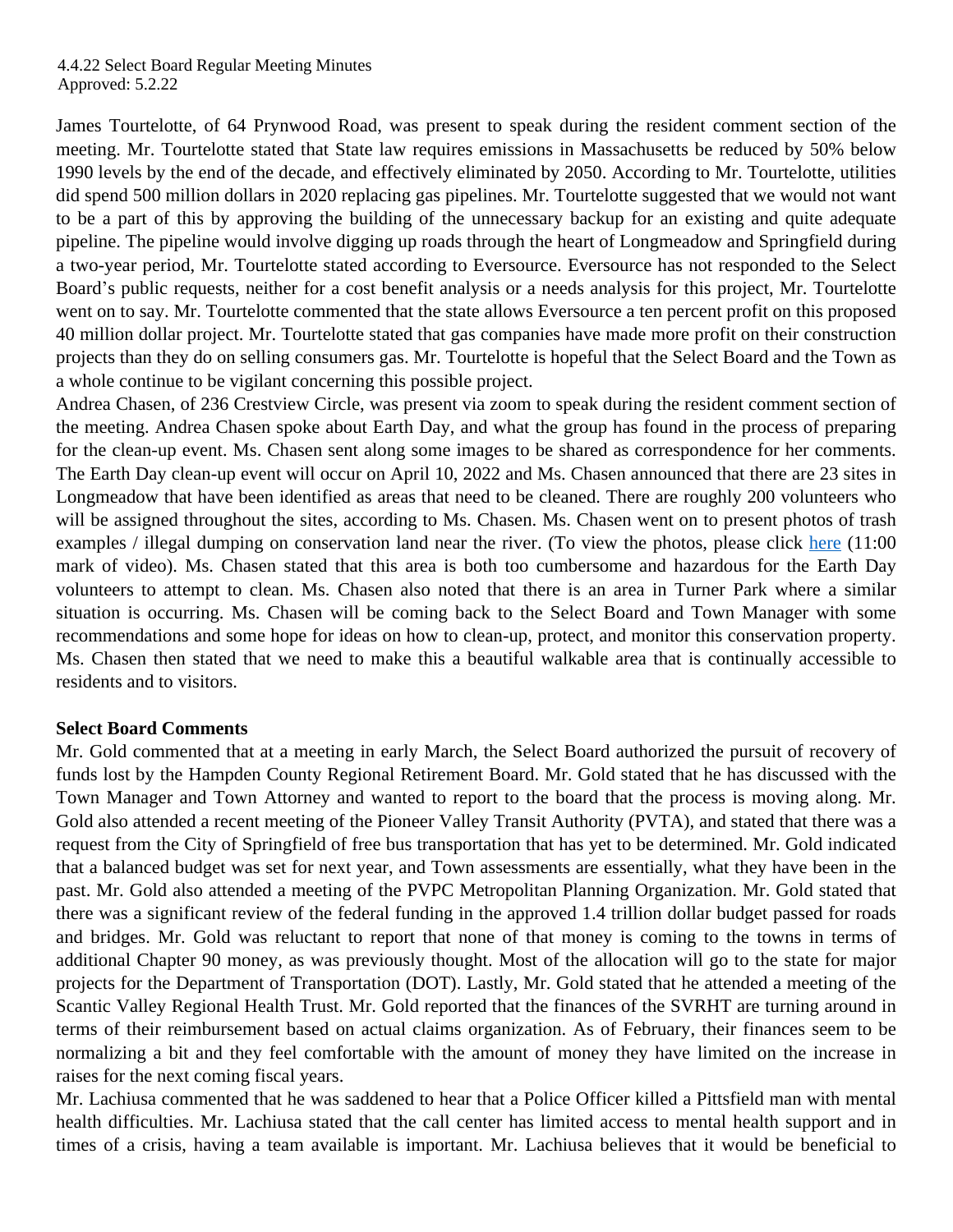Police Officers to have a known person available 24 hours a day by phone to develop a relationship with the officers to be able to provide the type of support needed. Mr. Lachiusa is looking to do some additional research on this topic. Mr. Lachiusa suggested looking into see what other regional call centers are doing as far as involving mental health professionals in helping police make proper assessments that can save the lives of individuals with mental health difficulties.

Mr. Levine encouraged all residents, if able, to get out there and volunteer during the Earth Day clean-up on May 10. Mr. Levine participated in clean-up efforts in 2021, and stated that it is gratifying to do and was astonished to see the unbelievable amount of trash that was collected last year.

Mr. Marantz echoed Mr. Levine's comments about the clean-up efforts. Mr. Marantz stated that the information this board acts on in terms of the proposed pipeline project comes from Eversource. Mr. Marantz went on to say, that the proposed pipeline would not add one bit of energy to anyone in this area for new supply, but instead to serve as a backup in case the Memorial Bridge collapses. Mr. Marantz stated that this pipeline has nothing to do with getting more energy at cheaper prices, based on one of the few pieces of information we have received from Eversource.

# **Town Manager's Report**

COVID-19 Update As of today, April 4, 2022 there are 27 reported cases, according to Ms. Simmons. The numbers have been steady the last several months.

Quarterly Legal Expense Update To view the quarterly legal expense update, please see the full Town Manager's report to the Select Board linked under "documents" in the agenda packet at the end of these minutes.

Solid Waste Disposal Community Eco Power, LLC or CEP, the company under contract with the Town to accept our solid waste disposal at its waste-to-energy facility in Agawam, filed for bankruptcy in 2021. Longmeadow, along with the other communities under contract with CEP, were notified that as part of the terms of the bankruptcy sale, the contracts would be terminated as early as April 15. Since we learned of this termination on March 8, a group of local officials have been meeting and exploring options all of which are appearing to be more costly than our current arrangement.

Adult Center Ms. Simmons stated that we are continuing to work through construction punch list items as is expected with new building construction. The power-assisted front door has not been functioning; a part is on order and will be installed as soon as it is available. Defects in the pickleball courts have been identified and the contractor is working on a repair, which will begin as soon as the daily temperatures improves.

Mr. Marantz questioned how many communities were involved in contract cancellations due to CEP filing bankruptcy. Ms. Simmons stated that many communities, including private haulers had contracts with CEP. Ms. Simmons commented that she did not have the exact number, but it is quite a big impact to the region. Mr. Levine asked if there would be an interruption in service, or would we continue to dump there at a higher cost. Ms. Simmons stated that we are looking into all options, but mainly will come down to cost. A full analysis of what we are willing to pay, and what makes sense for the Town is underway. Mr. Levine asked for an update on the Greenwood Pool. Ms. Simmons stated that the pool will open on the anticipated start date, and work to fix the issues will be completed after the season.

# **Public Hearing**

# **A. Eversource Petition for Sole Pole Locations**

Mr. Gold made the motion to open the Public Hearing at 7:30 p.m. Mr. Lachiusa seconded the motion. The *motion passed by a vote of 4-0.*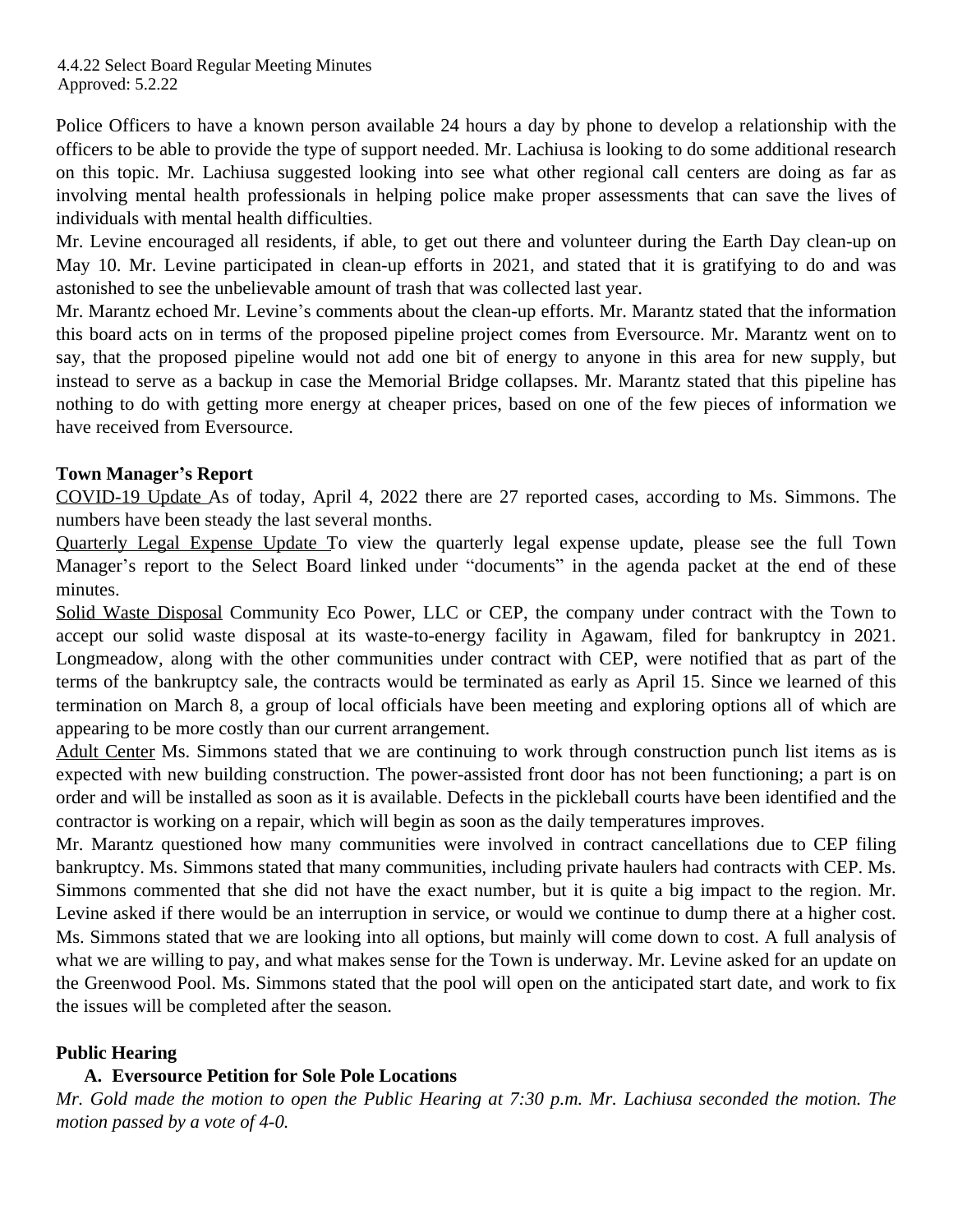Brian Prast, of 47 Ellington Street, was present to speak during public comment of the hearing. Mr. Prast questioned the actual need for a new transformer on Ellington Street. Mr. Prast quoted the petition by reading that the purpose of this petition is to accommodate a service upgrade to his house at 47 Ellington Street. Mr. Prast indicated that their service was upgraded in December, including the connection to the manhole down the street. Mr. Prast believes that the petition should be rewritten to reflect why the work needs to be done and where. The petition proposes the transformer being built between buildings #33 and #47, and Mr. Prast questioned if this location still makes sense, and believes the Town and its citizens should have a say in the placement of the transformer. Mr. Prast recommended that the location be down at the intersection of Route 5 in between the road and sidewalk, instead of in front of someone's home. With the chance that it has to be in front of someone's house, Mr. Prast is hopeful that it would be placed on the tree-belt and not on a resident's yard. Mr. Prast then questioned to Eversource what the transformer would look like and if there would be something above ground. Mr. Prast commented that he was opposed to the petition as drafted, including the language of requesting to add poles, and believes it should be updated to reflect a reason for and scope of the electrical work. Mr. Prast is hopeful that language-surrounding poles could be struck from the petition.

Richard Fontaine, of 54 Ellington Street, was present to speak during the comment portion of the public hearing. Mr. Fontaine stated that information is not clear from the petition as to what Eversource intends to do. Mr. Fontaine passed along a document from a news insert written by Betsy Hubert Port, which referenced Mr. Olmstead, who designed many projects in Longmeadow. Mr. Fontaine went on to say that the gentleman who designed Ellington Street in the 1920's, named Clifford W. Kibbe, consulted with Mr. Olmstead on the project. To summarize, Mr. Fontaine stated that it was the hope of the Longmeadow Historical Commission to use this document as a useful tool for educational purposes to come into place with the chance that improvements or updates are requested for areas of historical importance, including Ellington Street. Mr. Fontaine went on to explain that this neighborhood was intended to reflect a certain aesthetic and character that is rare to see today. In the attached petition as written, Mr. Fontaine believes the language indicating the placement of utility poles on Ellington Street is worrisome for the integrity of the historical neighborhood. Mr. Fontaine urged the Select Board to be against this petition as written.

Betsy Hubert Port was present to speak during the comment portion of the hearing. Ms. Port described that anyone who is preservation minded of historic districts would be against this petition as written. Ms. Port mentioned Longmeadow Historic District North, and that Ellington and Farmington Streets are part of this district. Ms. Port was against the notion of putting above ground poles on a street that has been functioning for over 100 years with underground wires. Ms. Port is in favor of the utilities being underground as they are now.

Dave Marinelli, of 9 Overbrook Lane, was present via zoom to speak during the comment portion of the hearing. Mr. Marinelli explained that he is a part of the Historical Commission, and Chair of the Tree Committee in Town, both of which are in interest of Eversource projects in Longmeadow. Mr. Marinelli as well was not in favor of the petition as written with the language-surrounding utility poles included. Mr. Marinelli expects that all Eversource wants to do is underground work, which no one would object to. Mr. Marinelli mentioned that if a pole were to be placed this would be of significance because the street does not currently have over ground utility wires. Mr. Marinelli suggested the order coming back with the pole language removed. Kathy Burroughs, of 104 Ellington Street, was present via zoom to comment during the public hearing. Ms. Burroughs commented that Eversource has made it somewhat confusing by the description of adding a utility pole in this petition. Ms. Burroughs agrees with all that has been said about the aesthetics of the neighborhood.

Matthew Fuller, representative from Eversource, was available via zoom to address some of the concerns from the residents. Mr. Fuller stated that he would like to clear up some of the confusion surrounding the details of this petition, and illustrate what Eversource is looking to build. Mr. Fuller explained that the petition is proposed due to a service upgrade that requires additional capacities from Eversource. A service line running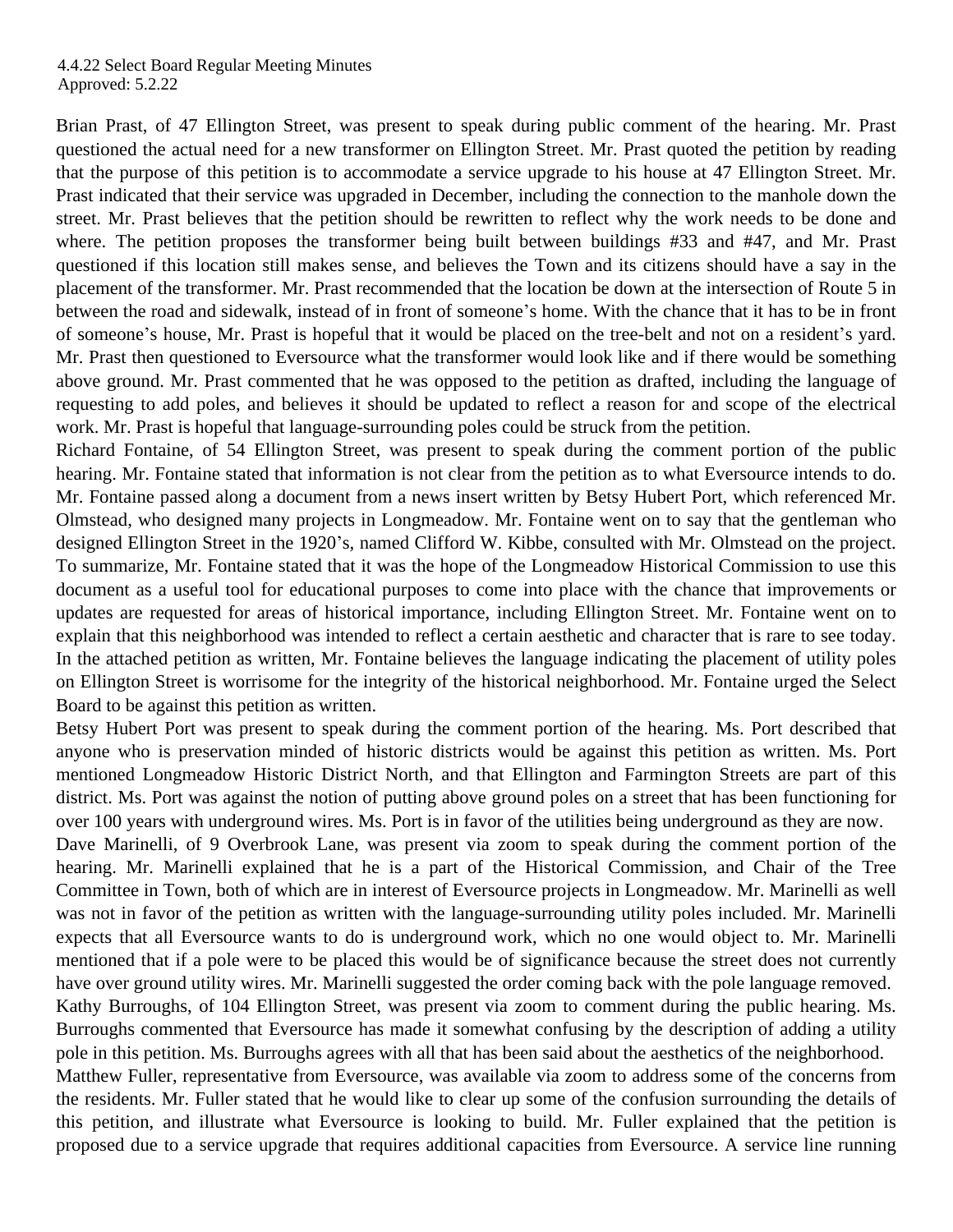from the street to the house was replaced last year, and work was completed before the winter moratorium. There is more work needed to upgrade the equipment feeding the customers on Ellington Street and according to Mr. Fuller, there are 18 homes fed off a single point of transformation. If the customer uses the service that was built, it will require another transformation on the street. The petition requests to add a submersible, below grade transformer, that is the same size as the existing one on the roadway, which will allow Eversource to divide the number of homes fed from either point of transformation, Mr. Fuller stated. Mr. Fuller went on to explain that with the chance there is a failure, Eversource will now have an additional transformer to serve electricity to the rest of the customers fed on Ellington Street. Mr. Fuller asked if there were any additional questions from the board or residents that he could address.

Jeff Grime, of 87 Ellington Street, was present to speak during the hearing. Mr. Grime asked Mr. Fuller if all Eversource is requesting is to add a new transformer similar to the one that is in his front yard of 87 Ellington.

Mr. Fuller confirmed that this was correct. The language drafted in the petition is standard template language that is submitted for all petitions. According to Mr. Fuller, the reason and specifics are detailed in the drawing that is submitted. Mr. Grime urged the Select Board to reject this open-ended language concerning poles.

Mr. Gold thanked the residents of Ellington for coming out to speak on this petition. Mr. Gold stated that he has seen many petitions from Eversource and all of them read this way. Mr. Gold acknowledged that the petition is poorly written. Mr. Gold stated that he would like to exclude overhead wires and poles, and this has been a policy of the Select Board. Mr. Gold assured the residents that there would be no poles or wires on Ellington Street. Mr. Gold reiterated Mr. Prast's questions made at the beginning of the hearing as to why you need new transformers if service is upgraded already, and why is it going in the yard as opposed to the tree-belt. Mr. Gold also questioned what other work will need to be done by Eversource in terms of accessing this. Mr. Fuller detailed that when Eversource did the walkthrough with members of the DPW, the maps they had showed where the high voltage primary exits route 5, and enters Ellington Street. The location to divide the houses had to be ahead of where the high voltage exits on route 5. The location was chosen so that Eversource would not have to disturb the road any more than is necessary. Mr. Fuller explained that these are all design parameters to keep adequate and normal voltage to it. Mr. Fuller reiterated that the upgrade was not completed last fall. Mr. Levine questioned if the additional transformer was not added, would it mean full capacity would not work and no one else on the street would be able to upgrade service. Mr. Fuller confirmed that at this time without an additional transformer, Eversource would not be able to accommodate any other service upgrades with existing infrastructure. Mr. Lachiusa questioned the diagram and requested additional information concerning this. Mr. Fuller clarified that at no point is Eversource seeking permission for any overhead facilities, nor do they have any intention in installing any overhead facilities along Ellington Street. Areas, in which facilities are already below grade, will remain below grade. Mr. Marantz stated if no poles are intended to be placed, than why is that language in the petition. Mr. Fuller explained that no other upgrades could be accommodated without the addition of the new submersible transformer. He also reiterated that this was "boiler-point" language that is used on petitions, and no poles are being requested. Mr. Gold stated that he understands the need to upgrade and the need to supply greater power through additional transformers. Mr. Gold wanted to confirm if this would be located on town property (the tree-belt) or on Mr. Prast's property, and if it required digging up the street. It was confirmed that this would be placed on the tree-belt. Mr. Fuller stated that this would also call for conduit installation for the high voltage primary and secondary returns to and from the transformation. Paving restoration was discussed with DPW at the site walkthrough according to Mr. Fuller, where Eversource explained they would expand the paving and milling to the 8-12 feet required. Mr. Gold stated that although this is a poorly written request that the residents and Town received, this is a routine Eversource request to put in a silo and upgrade service on Town property. Mr. Gold explained that based on the board's ability to specify where this will be located, it is ultimately needed and ought to be approved, but not as written. Mr. Levine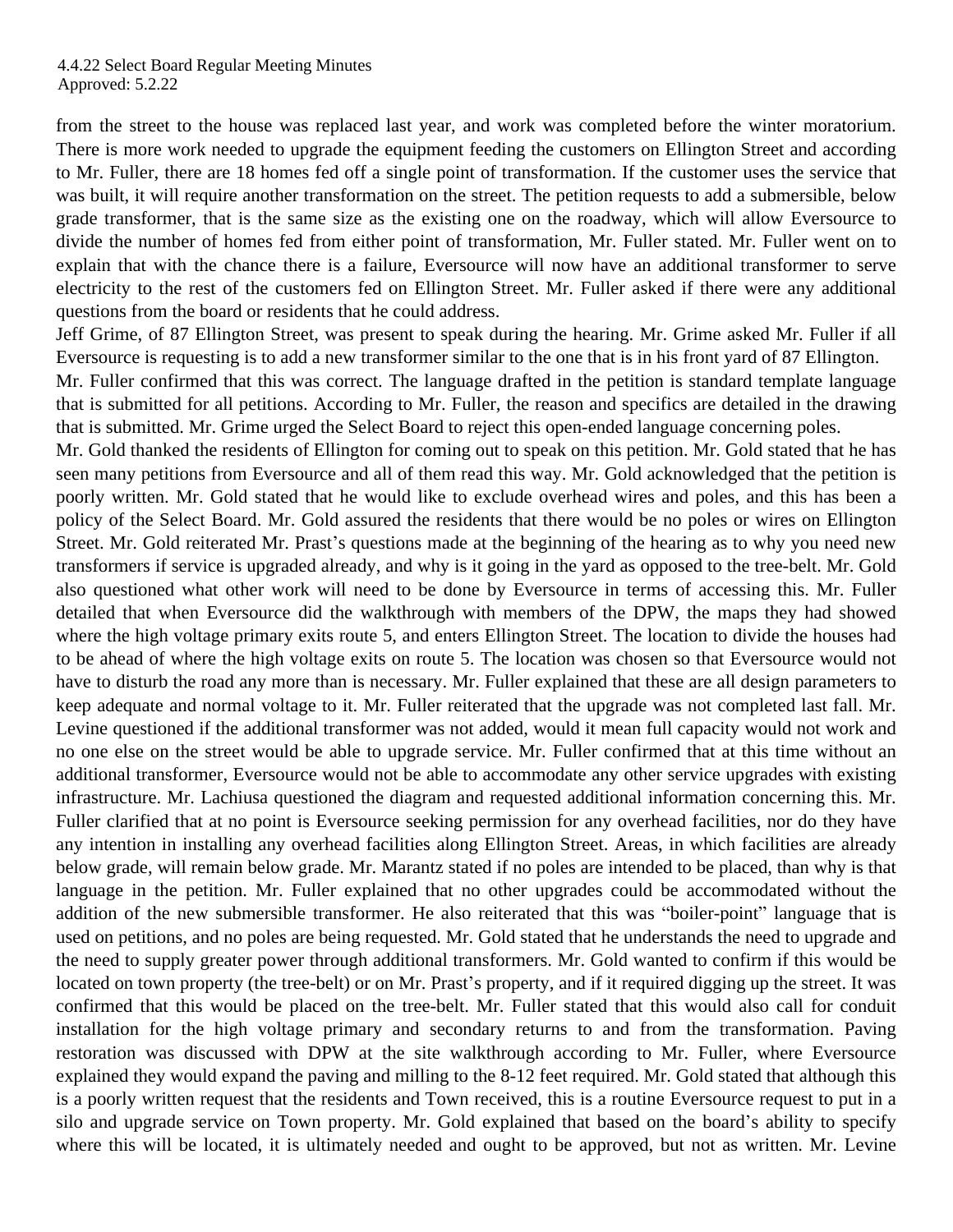stated that there would never be poles on Ellington, and if the board needs to cut this back to say no poles, we are happy to do that. Mr. Levine explained that every utility in the state uses the language "right to erect poles" in the petitions because that is what the easements said. Mr. Levine agreed that utilities should update their language to limit confusion.

Mr. Lachiusa made the motion to close the Public Hearing at .... Mr. Gold seconded the motion. The motion *passed by a vote of 4-0.* 

Mr. Gold made the motion to approve the instillation of a single underground silo to be built on Town property between the curb of the street and the sidewalk between building #33 and #47, and all of the underground wires necessary, and to not authorize any poles, and that Eversource repave the road where they dig in accordance with Select Board policy of the minimum eight foot wide in the smallest dimension. Mr. Lachiusa seconded the *motion. The motion passed by a vote of 4-0.* 

# **Old Business**

A. Approval of Meeting Minutes - (Minutes were not available for approval at the time of the meeting)

B. 2022 Annual Town Meeting Warrant Update

Ms. Simmons stated that this is an updated version of the Warrant to include amendments made at the March 21 meeting and to reflect the Finance Committee's recommendations. Ms. Simmons indicated that there was a change to include an additional bill of prior year article.

Mr. Gold made the motion to approve the 2022 Annual Town Meeting Warrant with the additions of Articles 7 *and 8. Mr. Lachiusa seconded the motion. The motion passed by a vote of 4-0.*

A suggestion was also made to move Article 20 (pool liner) to Article 5 to group it with Pool Cover article. Mr. Gold stated that the bylaw details that the Town Warrant should be delivered to every household in Town, and if opt-outs are included in this delivery. It was confirmed that the Town contracts with the Reminder to deliver to all households including opt-outs of the Reminder publication.

C. Select Board Member for Citizen of the Year Group

As Chair, Mr. Marantz will represent the Select Board for the Citizen of the Year voting group.

### **New Business**

A. Set Preliminary Town Election Warrant

Mr. Gold made the motion to set the Preliminary Town Election for Tuesday, April 26, 2022, to be held in the Community House from 7:00 a.m.  $-$  8:00 p.m. Mr. Lachiusa seconded the motion. The motion passed by a vote *of 4-0.* 

B. Operating Agreement Between The Town of Longmeadow and LCTV

Ms. Simmons stated that she wanted to bring the draft agreement to the attention of the Select Board. This is in relation to the Cable Licensing Agreement that was approved last year with Comcast. Historically, the cable money that we receive from Comcast designated for PEG access television has been directly sent from the Town to LCTV. Ms. Simmons explained that there should be an agreement in place to do this. The draft agreement has been shared with LCTV, as well as the Town's Cable Attorney to review. Ms. Simmons stated that she would bring this back to the board once she receives comments back.

C. Seasonal Liquor License Renewal – Clubhouse Café LLC (Franconia Golf Course)

Mr. Barbieri confirmed that all taxes and bills owed to the Town were current. This standard seasonal renewal comes through every April.

Mr. Lachiusa made the motion to grant a renewal seasonal liquor license to Clubhouse Café LLC, to expire on *January 15, 2023. Mr. Gold seconded the motion. The motion passed by a vote of 4-0.*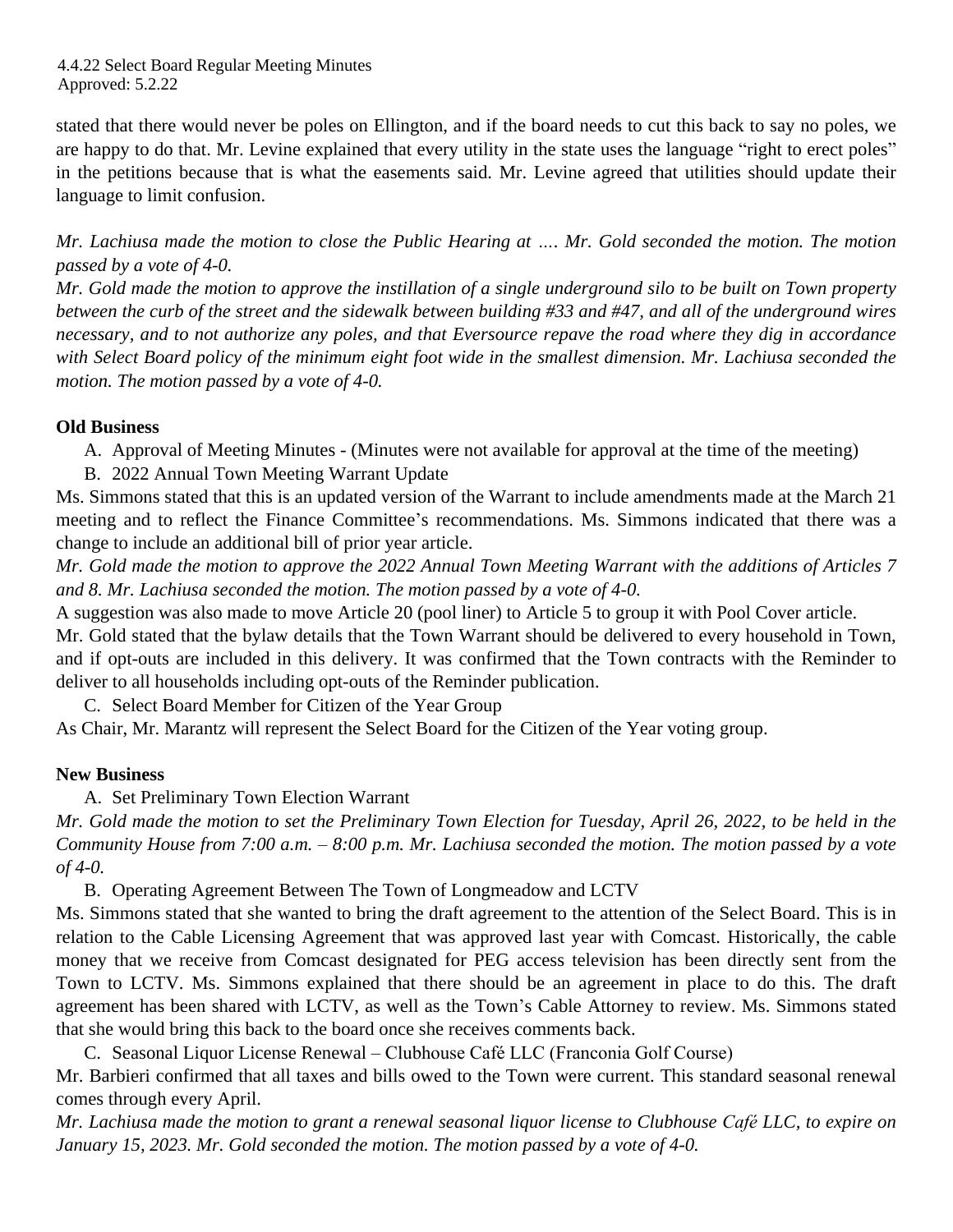D. One Day Liquor License Applications – Longmeadow Adult Community Center Fund

*Mr. Lachiusa made the motion to approve the One Day Liquor Licenses for the Longmeadow Adult Community* Center Fund, for events to be held at the Adult Center. Mr. Levine seconded the motion. Further discussion *ensued.* 

Mr. Gold's concern is the amount of applications that are coming to the Select Board for one-day liquor licenses by the Adult Community Center Fund, and the use of Town Facilities with these licenses. Mr. Gold questioned what the purpose of these liquor licenses are, and if they are fundraisers whom are they fundraising for. Mr. Lachiusa stated that there was an art event last Thursday night and the wine that was served was free and not sold as part of a fundraiser. Mr. Lachiusa did not get the impression that these events were purposed to sell drinks to attendees. Mr. Lachiusa suggested not charging the group for one-day liquor licenses every time. Mr. Gold stated that because they are a private 501c3 organization, and not a Town group, we are unable to not charge them for licenses. Mr. Gold does not want to start a precedent in saying whom we charge one-day liquor licenses to and whom we do not. Mr. Gold explained that the fundraiser may not be through the sale of liquor, but could be for the sale of artwork for example. Is the Town facilitating the Longmeadow Adult Community Center Fund to conduct fundraisers on a frequent basis, and is this something we want to do, Mr. Gold commented. Mr. Gold described that at one point we did not allow one-day licenses for liquor into community buildings. Mr. Gold stated that what started as a thank-you get together for the Grand Opening of the center, now turned into the request for three licenses in a 3-week period. Mr. Marantz suggested that the applications be updated to reflect supporting information on the fundraiser. Mr. Lachiusa stated that these events are part of cultural development and brings many different groups together. Mr. Gold stated that if the Adult Center were running these events, he would probably look at it differently, but it is being run by a non-profit organization in a Town building. Mr. Levine questioned if there is a fee charged for the rental of the space. Ms. Simmons commented there is no charge. In the new facility rental policy, the Adult Community Center Fund falls into the special category, similarly if FOLOCA was to do an event as well. A discussion ensued about ensuring that future applications are filled out completely. Mr. Lachiusa commented that these are socializing events for residents and thinks it is great for the Town. Mr. Gold modified the request to have future applications completed in full by requesting that these applications in front of the board today also be resubmitted in full. Mr. Lachiusa accepted the amendment to the motion.

*Mr. Lachiusa made the motion to approve the One Day Liquor Licenses for the Longmeadow Adult Community* Center Fund, for events to be held at the Adult Center, contingent upon these applications being resubmitted in full, and that no future applications will be considered if not completed in full. Mr. Levine seconded the motion. *The motion passed by a vote of 3-1. Mr. Gold- NO*

E. Street Closure Request – Center School Field Day

Center School has submitted a Street Closure Application to the Select Board for a Field Day event. The closure would be on Longmeadow Street (east of the green) from Longfellow Drive to the gymnasium driveway, on June 3, 2022 from 8:45 a.m. to 2:30 p.m., with a rain date of June 6, 2022.

Mr. Gold made the motion to approve the street closure request for the Center School Field Day Event on June *3, 2022, with a rain date of June 6. Mr. Lachiusa seconded the motion. The motion passed by a vote of 4-0.*

# **Correspondence**

# **Adjourn**

*Mr. Levine made the motion to adjourn the Select Board Regular Meeting at 8:55 p.m. Mr. Lachiusa seconded the motion. The motion passed by a vote of 4-0.* 

# **Documents:**